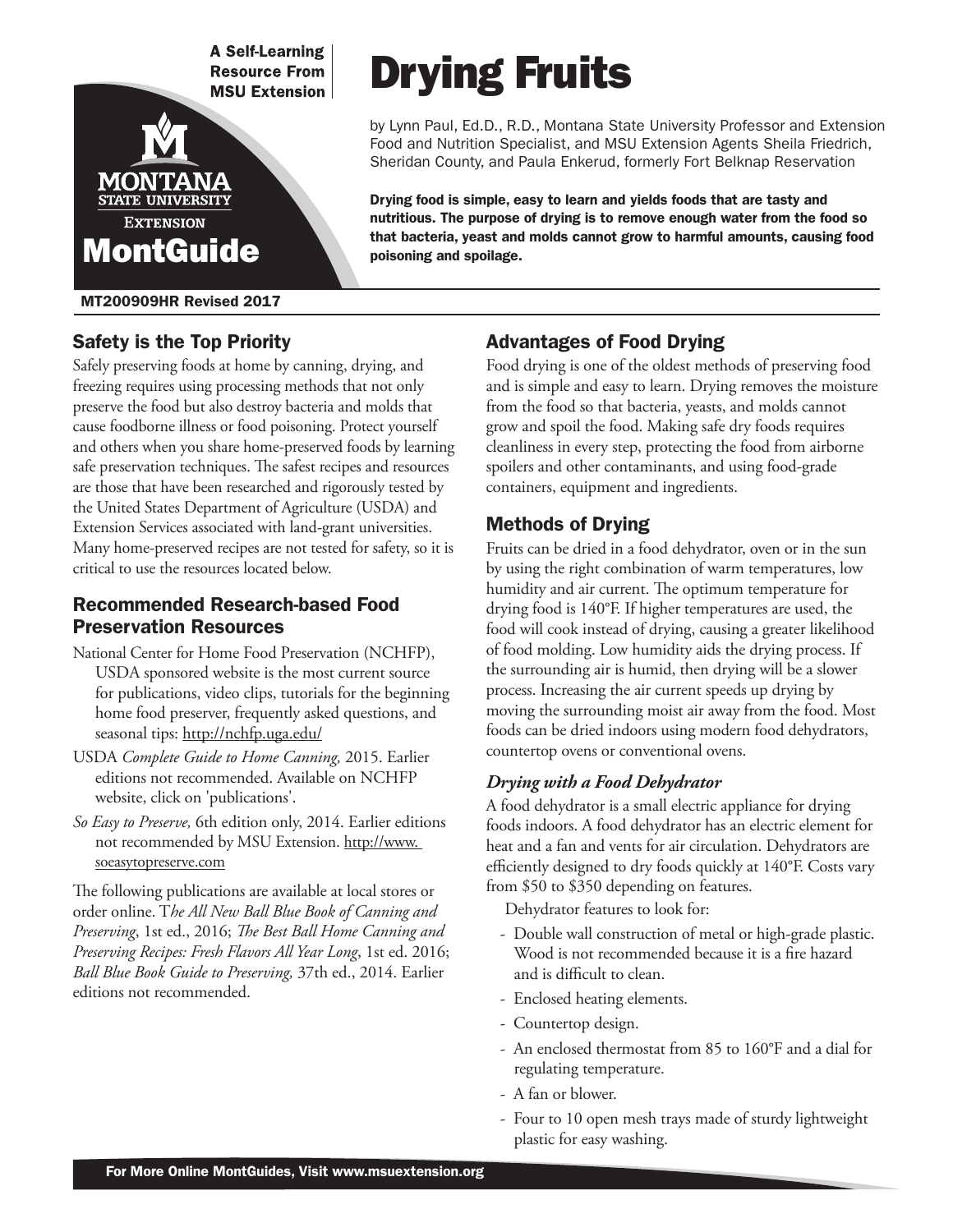- A timer to turn the dehydrator off and prevent scorching if the drying time is completed during the night.
- UL seal of approval, a one-year guarantee and convenient service.

**Types of dehydrators:** There are two basic designs for dehydrators. One has horizontal air flow and the other has vertical air flow. In units with horizontal flow, the heating element and fan are located on the side of the unit. The major advantages of horizontal flow are: it reduces flavor mixture so several different foods can be dried at one time; all trays receive equal heat penetration; and juices or liquids do not drop down into the heating element. Vertical air flow dehydrators have the heating element and fan located at the base or in the lid. If different foods are dried, flavors can mix and liquids can drip into the heating element when it is at the bottom.

#### *Oven Drying*

Everyone who has an oven has a food dehydrator. Oven drying is slower than dehydrators because it does not have a built-in fan for air movement. It takes twice as long to dry food in an oven than in a dehydrator, and it uses more energy.

Your oven must have a setting as low as 140°F to use it for drying. If your oven does not go this low, then food will cook instead of dry. For air circulation, leave the oven door propped open 2 to 6 inches. Circulation can be improved by placing a fan outside the oven near the door.

#### *Solar-Drying and Sun-Drying*

Solar-drying uses the sun as a heat source, but requires a specially designed dehydrator. Sun-drying is a method to dry fruits outdoors and does not require a dehydrator. The high sugar and acid content of fruits make them safe to dry outdoors when conditions are favorable for drying. Vegetables and meats are not recommended for outdoor drying.

Hot, breezy days with humidity below 60% are best. A minimum temperature of 85°F is required, higher temperatures are better. Fruits dried outdoors must be brought in at night to prevent moisture from condensing on the surface of the fruit. It takes several days for fruit to dry. Because the weather is uncontrollable, sun-drying can be unpredictable.

*Important.* Both solar-dried fruits and sun-dried fruits require a pasteurization treatment to kill insects and their eggs. There are two methods to pasteurize fruits after they have been dried.

- 1. *Freezer method:* Seal the food in plastic freezer bags. Place them in a freezer set at 0°F or below and leave them for at least 48 hours.
- 2. *Oven method:* Place the fruit in a single layer on a tray or shallow pan. Place in an oven preheated to 160°F for 30 minutes.

#### Preparing Fruits for Drying

Some fruits are more suitable for drying than others (refer to Table 1 on page 4). Select fresh and fully ripened fruits. Immature produce lacks flavor and color. Overly mature produce can be tough and fibrous or soft and mushy. Drying does not improve food quality.

Thoroughly wash and clean fruit to remove dirt or chemical residue. Sort and discard any fruit that shows decay, bruises, or mold as such defects can affect all food being dried.

#### *Cracking Skins*

Cherries, grapes, plums, blueberries, huckleberries and cranberries will dry faster if their waxlike coating is removed and their skin is cracked lightly in several places. This can be done by dipping the whole fruit for 30 to 60 seconds in briskly boiling water, followed by a similar dip in ice cold water and then thoroughly drain.

#### *Pretreating the Fruit*

Pretreating fruits prior to drying is highly recommended. Pretreating helps keep light-colored fruits from darkening during drying and storage and assists the drying of fruits with tough skins, such as grapes and cherries.

There are several methods for pretreating fruits. For longterm storage of fruits, a pretreatment sulfite dip is most effective, but sulfites can cause asthmatic reactions for those with asthma. Other pretreatments are less effective in the long-term, but do not pose health problems.

**Sulfite Dip:** Sulfite dips involve soaking fruit in sodium bisulfite, sodium sulfite or sodium meta-bisulfite that are United States Pharmacopeia (USP) (food grade) or Reagant grade (pure). To locate these products, check where wine-making supplies are sold (store or internet). Some individuals who have asthma or allergies may be sensitive to sulfites, so discuss these products with a pharmacist. A sulfiting solution can be used only once. Make a new solution for each batch of food.

*Directions for Use:* Dissolve ¾ to 1½ teaspoons of sodium bisulfite per quart of water. (If using sodium sulfite, use 1½ to 3 teaspoons. If using sodium meta-bisulfite, use 1 to 2 tablespoons.) Place the prepared fruit in the mixture and soak 5 minutes for slices, 15 minutes for halves. Remove fruit, rinse lightly under cold water and place on drying trays. Sulfited foods can be dried indoors or outdoors.

**Ascorbic Acid:** Ascorbic acid (vitamin C) mixed with water is another way to prevent fruit from browning, though its protection may not last as long as a sulfite dip. Ascorbic acid is available in tablet or powdered form at grocery stores and pharmacies.

*Directions for Use:* Mix 1 teaspoon of powdered ascorbic acid (or 3000 mg of ascorbic acid tablets, crushed) in 2 cups of water. Place the fruit in the solution for 3 to 5 minutes. Remove fruit, drain well and place on dryer trays. After this solution is used twice, add more acid.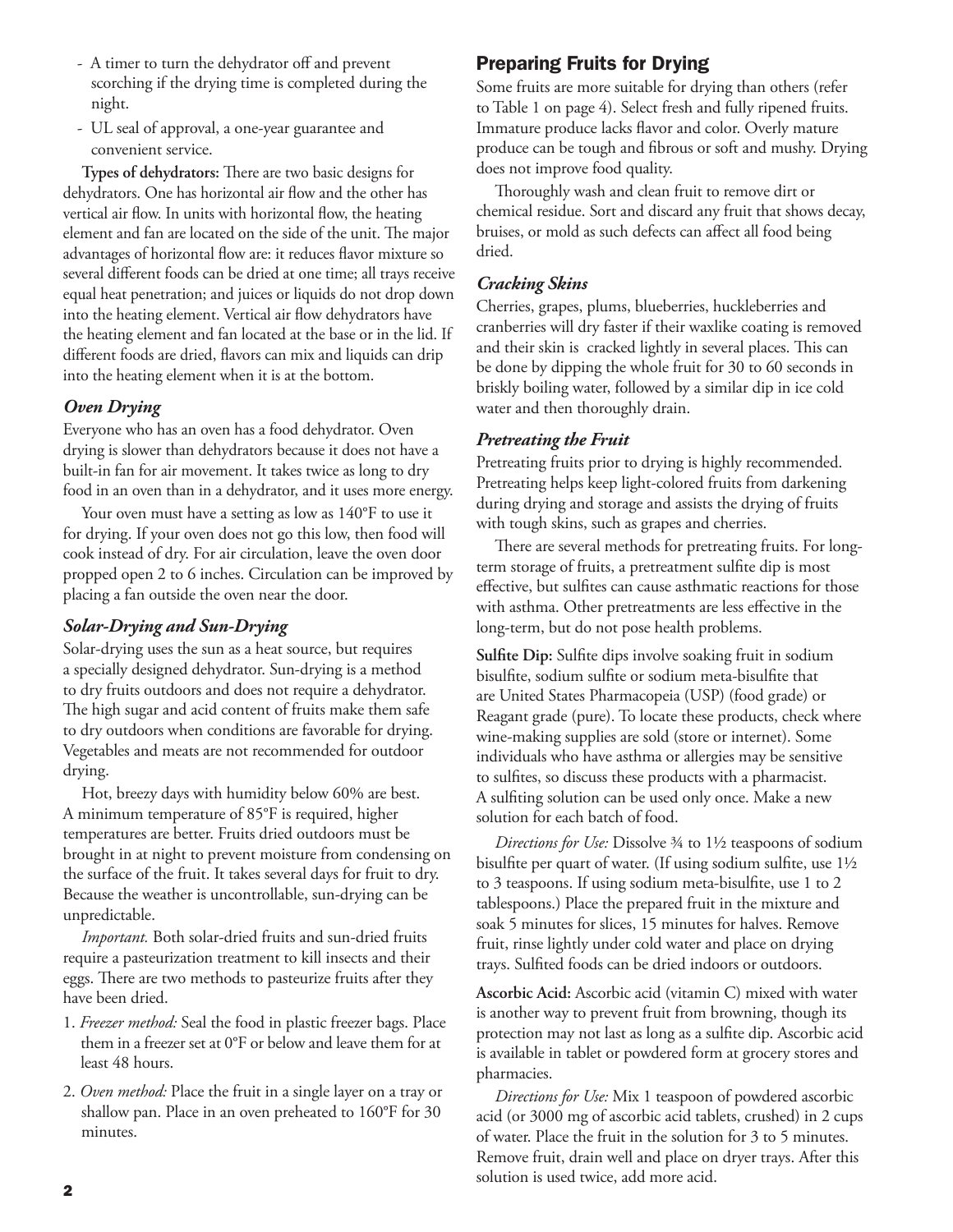**Ascorbic Acid Mixtures:** Ascorbic acid mixtures are a mixture of ascorbic acid and sugar and are sold for use on fresh fruits. This product can be found in the canning and freezing section of the grocery store. Ascorbic acid mixtures are more expensive than pure ascorbic acid and are not as effective.

*Directions for Use:* Mix 1½ tablespoons ascorbic acid mixture with one quart of water. Soak the fruit in the mixture for 3 to 5 minutes. Drain the fruit well and place on dryer trays. After the solution is used twice, add more ascorbic acid mixture.

**Fruit juice dip:** A fruit juice that is high in vitamin C can also be used as a pretreatment, though it is not as effective as pure ascorbic acid. Juices high in vitamin C include orange, lemon, pineapple, grape, fortified apple and cranberry. Each juice adds its own color and flavor to the fruit.

*Directions for Use:* Place enough juice to cover fruit in a bowl. Add cut fruit. Soak 3 to 5 minutes, remove fruit, drain well and place on dryer trays. Solution may be used twice before being replaced. Used juice can be consumed.

**Steam Blanching:** Steam blanching is the least preferred method for pretreating fruits as it destroys the flavor, texture and vitamin A and C content more than other methods.

*Directions:* Place fruit not more than 2 inches deep in a steamer pan or wide basket over boiling water. Cover tightly and begin timing immediately. Check halfway through blanching time to ensure even blanching. Stir fruit if not evenly blanched. Spread the fruit on a clean cloth or paper towel to remove excess moisture before placing on drying trays.

## Drying the Prepared Fruit

Fruit pieces should be placed on the drying trays in a single layer and not overlapping or touching. The high sugar content of fruit makes it very sticky, so it is a good idea to spray the trays with cooking spray before putting on the fruit. Follow the directions for the drying method and dry until the food tests dry, as described below. Watch food closely as it dries more quickly at the end of the drying time and can scorch easily.

#### *Determining Dryness of Fruits*

To test for dryness, cut several cooled pieces in half. There should be no visible moisture and you should not be able to squeeze any moisture from the fruit. Some fruits may remain pliable, but are not sticky or tacky. If a piece is folded in half, it should not stick to itself. Berries should be dried until they rattle when shaken.

#### *Cooling Fruits*

After drying completely, cool fruit 30 to 60 minutes before packaging. Avoid packaging warm food; this could lead to sweating and moisture build-up. However, excessive delay in packaging could also allow moisture to re-enter food.

# Post-Drying Treatment or Conditioning Fruits

When fruit is taken from the dehydrator, the remaining moisture may not be distributed evenly throughout the pieces of food because of the size of the pieces or where they were located in the dehydrator. Conditioning is a process used to equalize the moisture in the food. Conditioning is important because it reduces the risk of mold growth.

To condition the fruit, take the cool, dried fruit and pack it loosely in plastic or glass jars. Seal the containers and let them stand for 7 to 10 days. Shake or stir the contents of the container daily to separate the pieces and check for moisture condensation. If you notice any condensation, return the fruit to the dehydrator for additional drying. After conditioning, package and store the fruit according to the directions that follow.

#### Packaging and Storage

All safe packaging material must be *food grade*. Approved by FDA as not containing or transferring chemicals hazardous to human health into food, *food grade* materials are clearly labeled for food use. These include glass canning jars, ceramic containers, plastic freezer bags, plastic freezer containers with tight lids, and freezer wraps of plastic, paper, or foil. Examples of containers not approved for food contact include trash bags and plastic or fiberboard containers that have previously held non-food materials.

It is important to package and seal dried foods properly to avoid insect infestation and moisture reabsorption. First, make sure the food has completely cooled and conditioned. If the food is packaged warm, sweating can occur which may provide enough moisture for mold growth. Pack foods into clean, food-grade packaging.

Dried foods should be stored in a dark, dry, cool place. Low temperatures extend the shelf life of the dried product. Most dried fruits can be stored for 1 year at 60°F, 6 months at 80°F.

## Vacuum Sealing

Vacuum sealing foods can increase the shelf life of some foods, but it is NOT a food preservation method by itself. If the food required refrigeration or freezing before vacuum sealing, it must still be kept refrigerated or frozen. Essentially vacuum sealing removes oxygen. Lower levels of oxygen helps reduce food spoilage. But on the other hand, oxygen reduction increases the risk of botulism, a potentially deadly foodborne illness caused by bacteria that grows best when oxygen is removed during vacuum sealing

## Using Dried Fruit

Dried fruits can be eaten as is or reconstituted in water. Over-soaking produces a loss of flavor and can result in a mushy, water-logged texture. If fruit is soaked too long, fermentation can occur. Refrigerate the fruit if soaking time